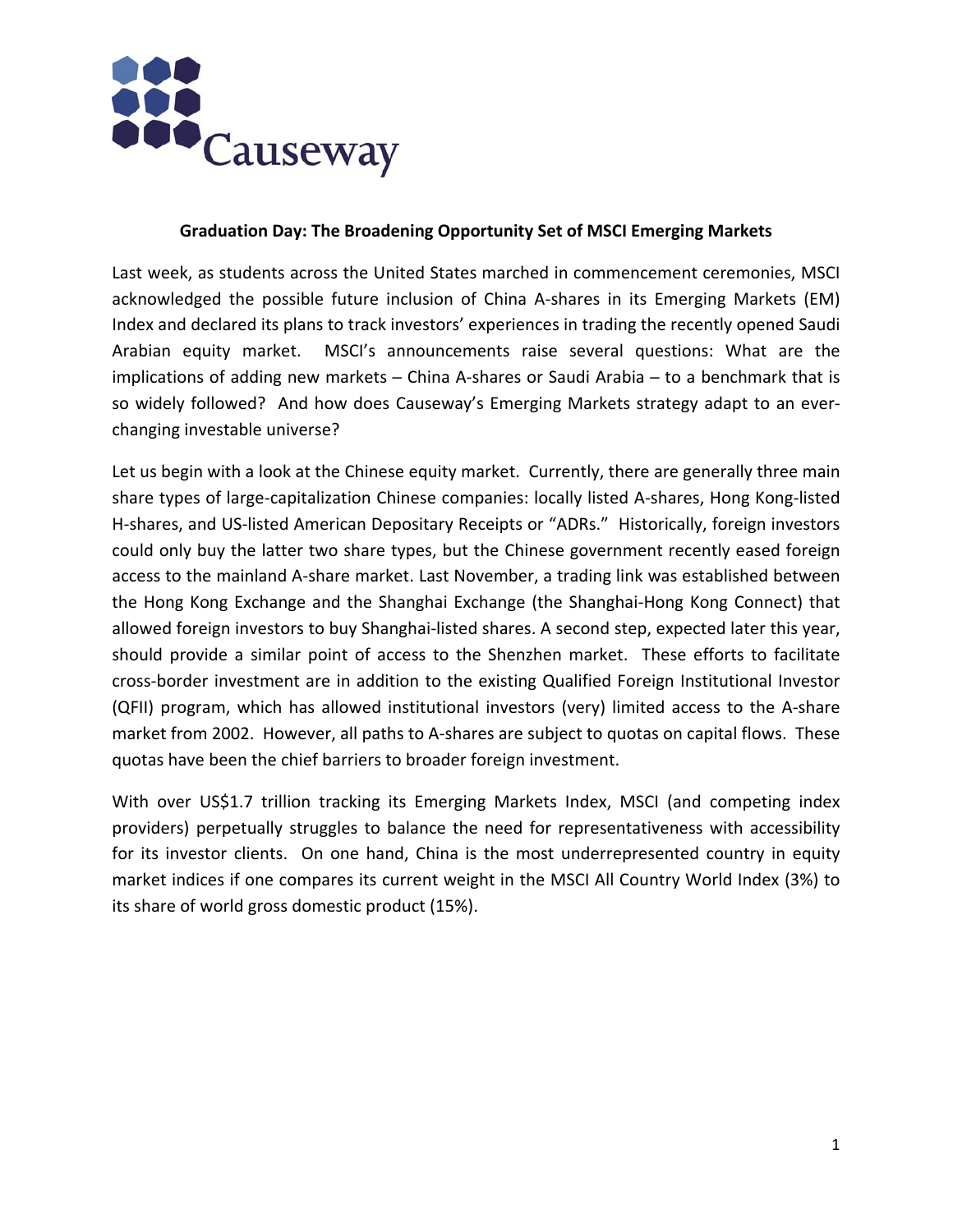

**China is the most underrepresented country in global equity indices.** *Figure 1. May 2015 % weight in MSCI AC World Index – % share of 2015 est. global GDP* 



*Source: MSCI, International Monetary Fund (IMF) World Economic Outlook, April 2015.* 

On the other hand, historical restrictions on foreign ownership and current quotas on foreign flows into A-share equities continue to sideline most foreign investors. Before adding A-shares to its indices, MSCI will likely want to be confident that there are enough A‐shares available to foreign investors to replicate its indices. This consideration would favor some small inclusion factor (a haircut from its market-value-defined weight) in the future when A-shares are first added: A 5% inclusion factor, which MSCI mentions in its "roadmap," would translate into a 1.3% weight for A-shares in the current EM Index. MSCI also has concerns about capital mobility (currently, capital may only be repatriated weekly subject to a quota) and beneficial ownership (though the China Securities Regulatory Commission sought to assuage these concerns at the end of May). MSCI will need to resolve these concerns before including mainland shares. While we believe the Chinese government favors more accessible capital markets and will continue its gradual opening, it still needs to make further sizable changes. For this reason, we do not expect inclusion of A-shares in the EM Index in at least the next 12 months. MSCI mentioned May 2017 as the most probable date, but also stated that it would consider a market addition at a date earlier than its normal review cycle.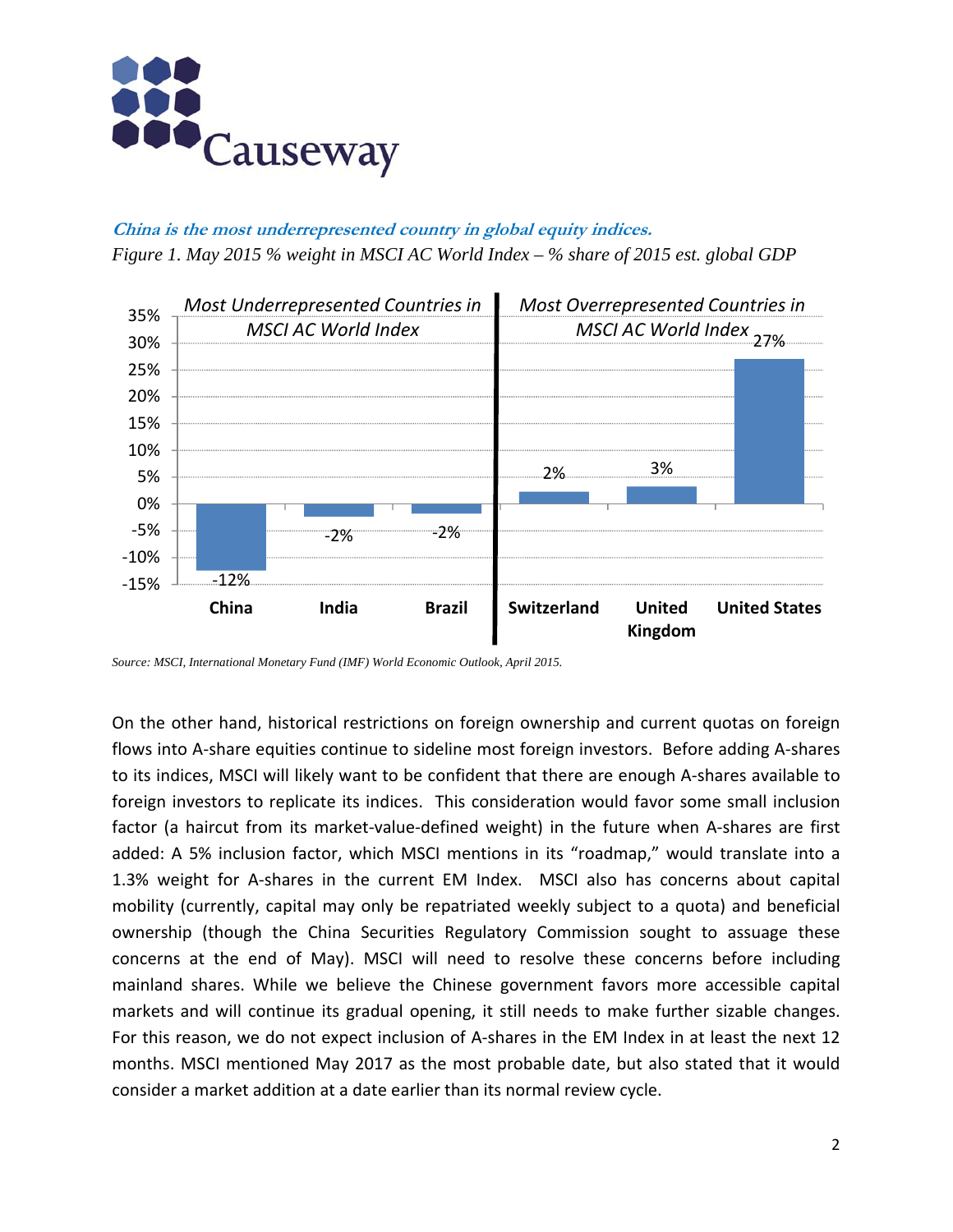

Causeway does not allow MSCI to limit the investable universes for our equity strategies. Since its inception, the Causeway Emerging Markets strategy has included in its universe all stocks in emerging and frontier markets that meet minimum liquidity constraints (currently we screen for at least \$4 million average daily trading volume) and trade in markets with transparent trading costs and trading terms, as well as adequate market access. Of course, inclusion in our universe does not necessarily translate into representation in our portfolio. Once in our universe, we screen stocks based on their value, growth, and technical factors, in addition to the relative attractiveness of the countries, currencies, and sectors in which they operate.

As value investors, Causeway places the most emphasis on value factors. By this measure, the China A‐share market looks very expensive. Having risen nearly 136% in the past year, as of May 31, 2015, the MSCI China A Index trades at 18.9x next-twelve-month earnings versus the MSCI EM Index at 11.7x. Perhaps more surprising is that dual-listed stocks (those that trade both as A-shares and H-shares) trade at a large premium on the mainland. One potential explanation for this premium is the tremendous (and growing) amount of mainland capital seeking investments – and buying equities. The Hang Seng China AH Premium Index tracks the relative premium or discount of A‐shares for roughly 60 dual‐listed stocks. As evident in Figure 2, although past index values waver around 100, signifying parity, the A‐share premium has recently increased to over 40%. There is no direct arbitrage mechanism to correct this differential (one cannot buy an H‐share and sell it in the A‐share market), but we believe this phenomenon will not persist indefinitely, assuming market access continues to expand.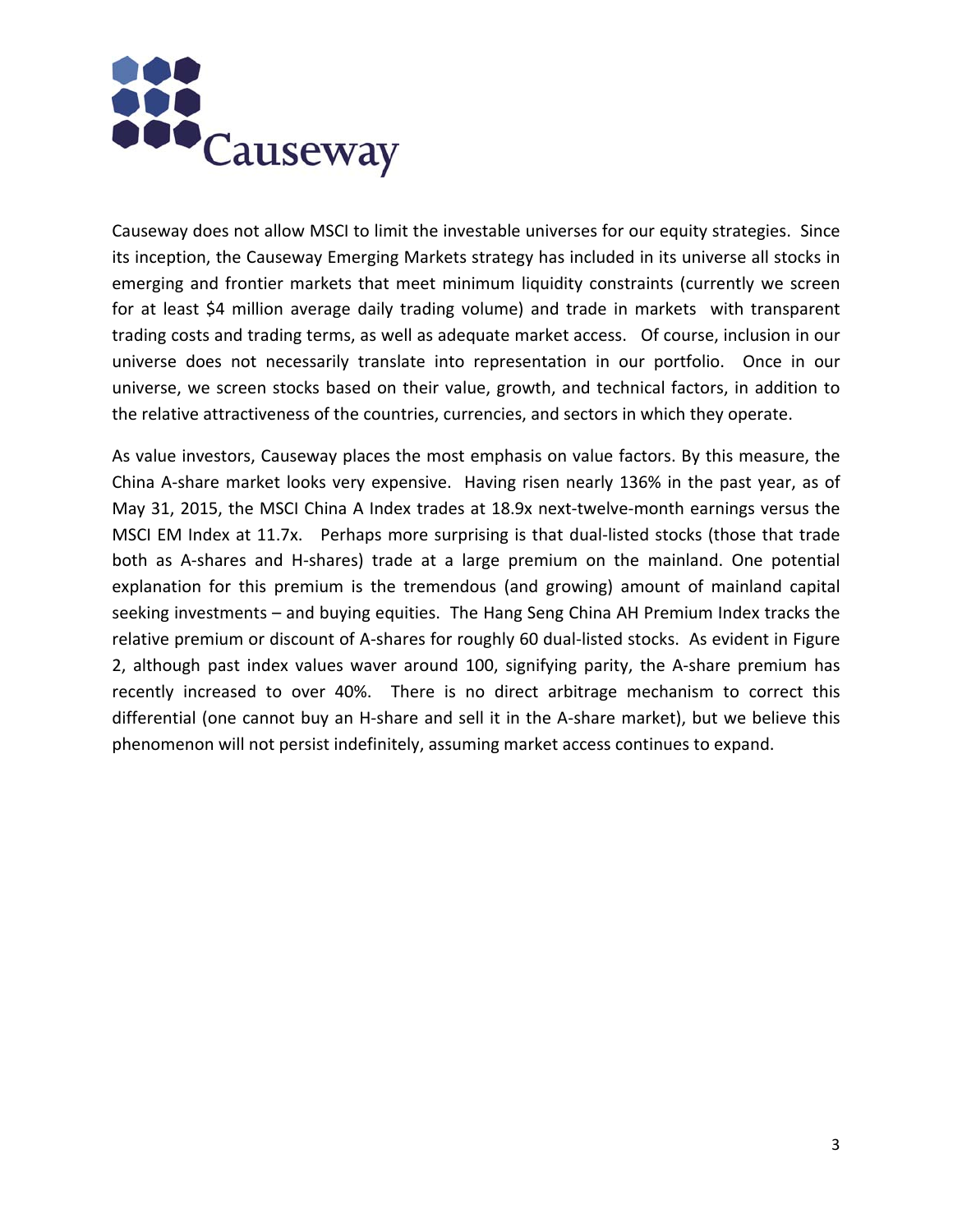

**China A-shares now trade at a significant premium to their dual-listed H-shares** *Figure 2. Hang Seng China AH Premium Index (2010 – June 15, 2015)* 



*Source: Hang Seng Indexes.*

Given relative and absolute valuations, even if A‐shares were presently included in the MSCI EM Index or market access was not limited, we would likely prefer the H‐shares of dual‐listed companies. We would buy few mainland‐exclusive A‐shares due to more attractive valuations in other geographies. The imminent addition of a group of US‐listed ADRs that have no local listing in China should have a greater impact on the MSCI EM Index than A‐share inclusion. These additions include technology companies Alibaba, Baidu, Ctrip.com, Netease, and JD.com, all of which trade only in the United States. The impact on MSCI indices will be relatively small in the near term, as MSCI assigns index weights based on float, not market capitalization. At Causeway, we have always included in our universe the US‐listed ADRs of emerging markets companies. In instances of dual listings (a local listing and an ADR), we take into account valuation and liquidity differences when choosing where to trade, as we would do with China A‐ shares. Thus, while prospective changes to the MSCI EM Index will have ancillary implications for our portfolio (tracking error, and country/position constraints, for example), they will not change our existing investment process.

Perhaps more exciting for Causeway's Emerging Markets strategy is the opening of the Saudi Arabian equity market to qualified foreign investors beginning June 15, 2015. Historically, foreigners generally had no means of directly accessing Saudi stocks. The opening marks a move by the Kingdom to diversify the economy beyond oil, expose local companies to market discipline, and create jobs. With a total market capitalization of over US\$500 billion (worth